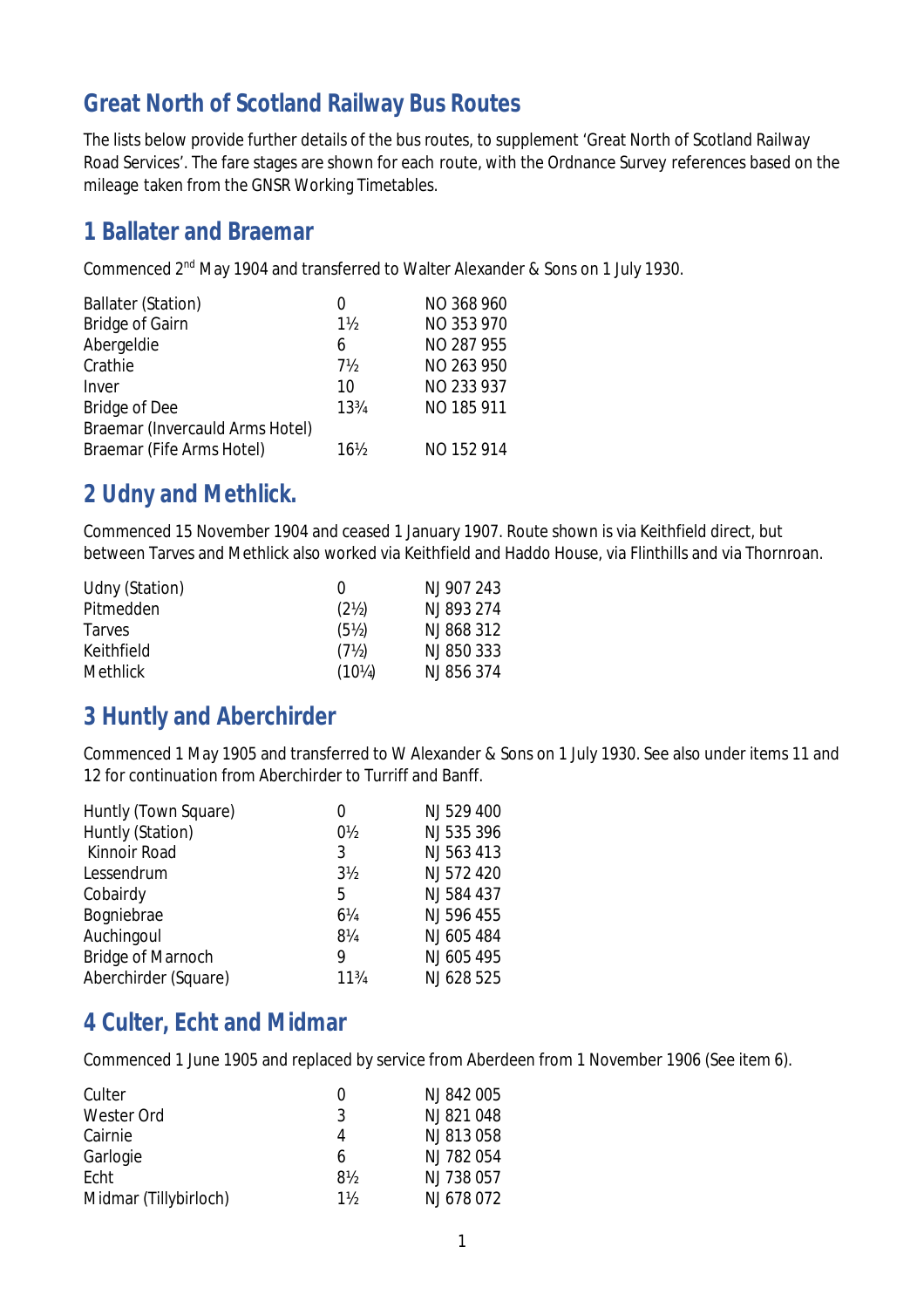# **5 Alford, Strathdon and Cockbridge**

Commenced 1 May 1906 between Alford and Strathdon. Extended as a summer only service to Cockbridge 1 July 1907. Service between Alford and Strathdon extended to Aberdeen 8 April 1929, see item 14. Service between Strathdon and Cockbridge ceased 6 October 1929. Connection at Cockbridge to and from Tomintoul by privately owned and operated horse drawn carriage.

| <b>Alford Station</b>       | 0               | NJ 579 159       |
|-----------------------------|-----------------|------------------|
| <b>Bridge of Alford</b>     | $1\frac{3}{4}$  | NJ 561 172       |
| Brux                        | 6¼              | NJ 494 185       |
| Mossat                      | $7\frac{3}{4}$  | NJ 475 193       |
| Kildrummy                   | 9½              | NJ 458 168       |
| Inverden                    | $11\frac{3}{4}$ | NJ 445 144 Lower |
| Glenkindie                  | $12\%$          | NJ 441 138       |
| <b>Upper Glenkindie</b>     | 13¼             | NJ 427 142       |
| <b>Bridge of Buchat</b>     | 15              | NJ 401 150       |
| Heugh-Head                  | $17\frac{1}{2}$ | NJ 380 118       |
| Strathdon (Bellabeg)        | 19 <sub>2</sub> | NJ 354 131       |
| Park Villa                  | $20\frac{1}{2}$ | NJ 343 120       |
| <b>Forbes Lodge</b>         | $21\%$          | NJ 332 108       |
| Garchory                    | 24¼             | NJ 303 098       |
| <b>Corgarff School</b>      | 26              | NJ 279 084       |
| Cockbridge (Allargue Hotel) | 273/4           | NJ 257 092       |

# **6 Aberdeen, Echt, Midmar, Dunecht, Cluny and Millbank**

Service to Echt and Midmar commenced 1 November 1906 as replacement for service from Culter, item 4, and ceased 1 March 1922.

Service to Skene and Cluny commenced 1 September 1906. Service between Cluny and Millbank commenced 1 June 1925 and ceased 12 July 1925. Service to Cluny and Dunecht ceased 1 January 1926.

| Aberdeen (Schoolhill Station) | N               | NJ 937 064 |
|-------------------------------|-----------------|------------|
| Oldmill                       | $2\frac{3}{4}$  | NJ 896 059 |
| Kingswells                    | 4               | NJ 869 063 |
| <b>Skene Road</b>             | 6¼              | NJ 843063  |
| Cairnie                       | $8\frac{3}{4}$  | NJ 813058  |
| Garlogie                      | 10              | NJ 782054  |
| Echt                          | $12\frac{3}{4}$ | NJ 738 057 |
| Midmar                        | 17              | NJ 678072  |
| <b>Echt Road</b>              | 6¼              | NJ 843063  |
| Mason Lodge                   |                 | NJ 810069  |
| Skene (United Free Church)    | 9               | NJ 803 077 |
| Dick's Lodge (a)              | 103⁄4           | NJ 770 087 |
| Waterton (b)                  | $12\%$          | NJ 754 091 |
| Echt                          | 15              | NJ 738 057 |
| Cluny                         | $16\frac{1}{2}$ | NJ 707 104 |
| Millbank                      | (18)            | NJ         |

(a) Later in GNSR days known as Aberdeen Lodge and then in LNER days as Wanton Wells.

(b) Later known as Dunecht.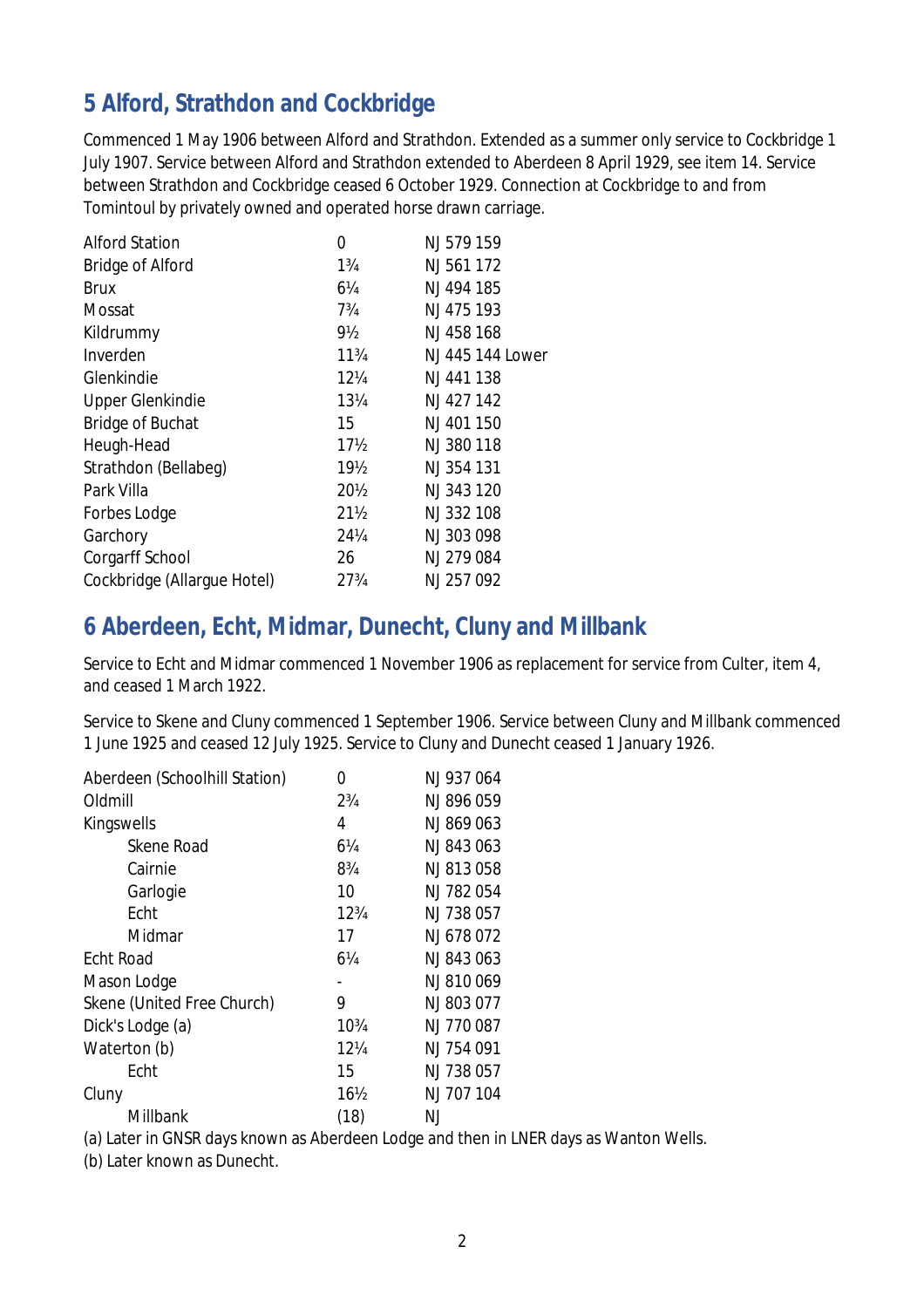# **7 Aberdeen and Newburgh**

Commenced 1 April 1907 and ceased 1 March 1922.

| Aberdeen (Schoolhill Station) |                | NJ 937 064 |
|-------------------------------|----------------|------------|
| Aberdeen (County Hotel) (c)   |                |            |
| Bridge of Don (Post Office)   | $2\frac{3}{4}$ | NJ 946 096 |
| Denmore                       | 4              | NJ 947 117 |
| Blackdog (Belhelvie)          | $5\frac{3}{4}$ | NJ 955 142 |
| Millden                       | 7¼             | NJ 962 163 |
| Balmedie (Post Office)        | 8              | NJ 964 177 |
| Belhelvie (Post Office)       | 8½             | NJ 948 177 |
| Aikenshill Road               | $10\%$         | NJ 970 216 |
| United Free Church            | 11¼            | NJ 972 224 |
| Fontainebleau                 | 131/4          | NJ 975 258 |
| Newburgh                      | 143⁄4          | NJ 999 252 |

(c) Later in GNSR days given as "164 King Street".

## **8 Ballindallolch to Tomintoul**

Charabanc service commenced 1 July 1907, but may have been provided privately between 1907 and 1909. It was run as part of the inclusive rail/motor tours and was not available for intermediate traffic. Operated during the summer season only, usually July to September, but with some additional services during June and the early part of October.

A normal omnibus service, still in summer only, commenced 1 July 1910 and ceased 1 October 1925.

There was a connection between Tomintoul and Cockbridge (Allargue Hotel) by privately owned and operated horse drawn carriage.

| <b>Ballindalloch (Station)</b> | 0    | NJ 167 366 |
|--------------------------------|------|------------|
| <b>Drumin Road</b>             | 5    | NJ 188 305 |
| Downan                         | 53⁄4 | NJ 192 302 |
| Achbreck                       | 7¼   | NJ 210 287 |
| Tomnavoulin                    | Q    | NJ 211 261 |
| Pole Inn                       | 10½  | NJ 213 237 |
| Tomintoul                      | 15%  | NJ 169 187 |

## **9 Ballater and Cockbridge**

Commenced 1 July 1907. Charabanc service, run as part of the inclusive rail/motor tours and not available for intermediate traffic between Ballater and Strathdon until 1914. The whole route operated during the summer season only, usually July to September, but with some additional services during June and the early part of October. Ballater to Strathdon ceased 1 October 1925.

Service to Cockbridge operated as under item 5.

| <b>Ballater (Station)</b>   | $_{0}$ | NO 368 960 |
|-----------------------------|--------|------------|
| <b>Dinnet</b>               | 7      | NO 461 987 |
| Ordie                       | 8¾     | NJ 453 015 |
| <b>Newkirk</b>              | 11¼    | NJ 434 044 |
| Tillypronie                 | 13¼    | NJ 422074  |
| Boltingstone (Boultenstone) | 15%    | NJ 410 109 |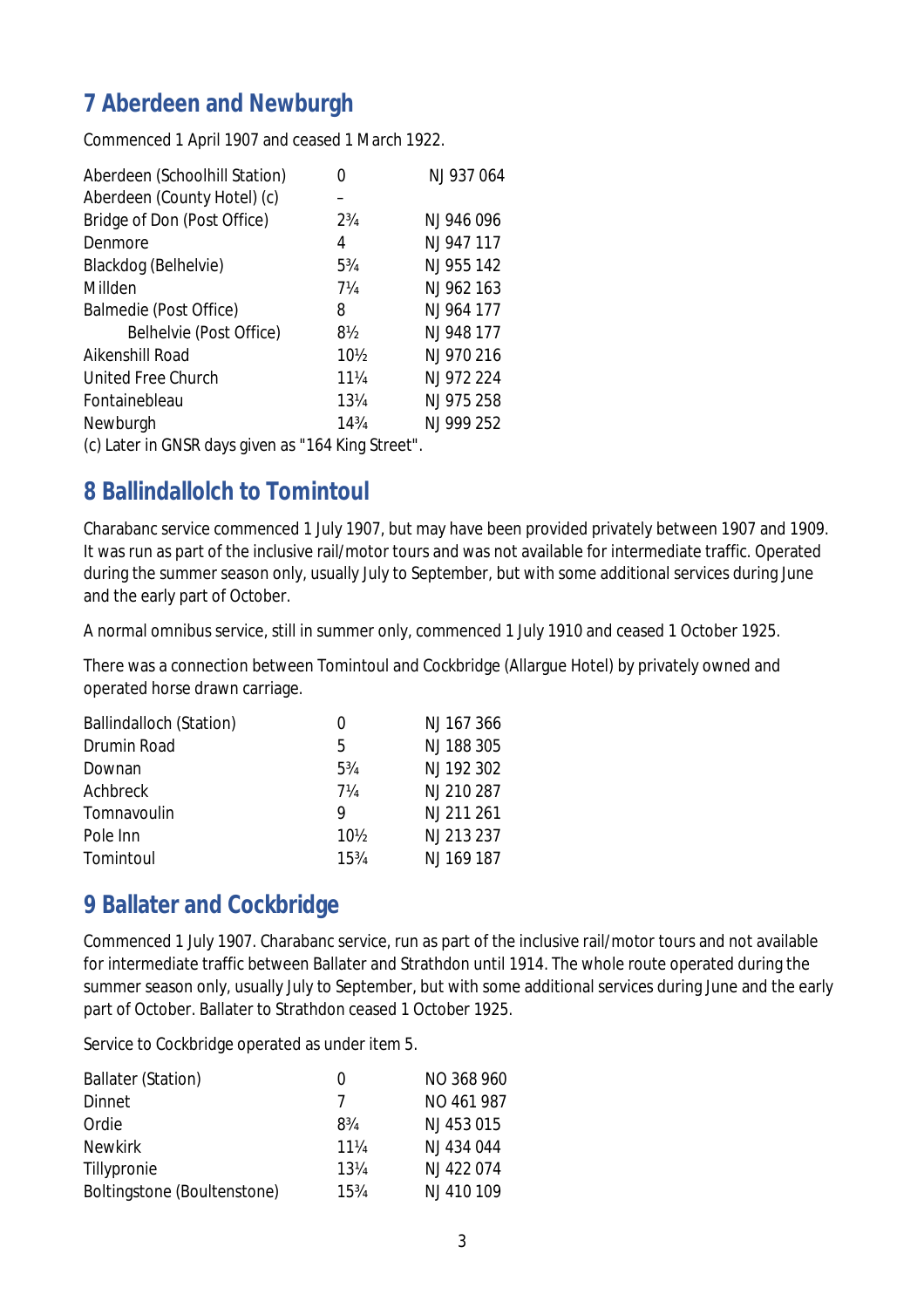| Strathdon (Bellabeg)        | 20\%            | NJ 354 131 |
|-----------------------------|-----------------|------------|
| Park Villa                  | $21\frac{3}{4}$ | NJ 343 120 |
| <b>Forbes Lodge</b>         | $22\frac{3}{4}$ | NJ 332 108 |
| Garchory                    | 25½             | NJ 303 098 |
| <b>Corgarff School</b>      | $27\%$          | NJ 279 084 |
| Cockbridge (Allargue Hotel) | 29              | NJ 257 092 |

## **10 Fraserburgh, Rosehearty and New Aberdour**

Commenced 18 November 1912 and ceased 11 July 1927.

| Fraserburgh (Station)     | 0     | NJ 999 667 |
|---------------------------|-------|------------|
| Fraserburgh (Post Office) |       |            |
| Glenbuchty                | 1     | NJ 981 670 |
| Sandhaven                 | $2\%$ | NJ 965 674 |
| Pitullie                  | 3     | NJ 958 677 |
| Rosehearty                | $4\%$ | NJ 933 676 |
| New Aberdour              | 9½    | NJ 885 633 |

#### **11 Aberchirder and Turriff**

Commenced 31 May 1921 and ceased from 31 October 1921.

| Aberchirder (Square) |         | NJ 628 525 |
|----------------------|---------|------------|
| Turriff (Station)    | $(7\%)$ | NJ 725 494 |

#### **12 Aberchirder and Banff**

Service via Alvah commenced 1 June 1928 as extension of service from Huntly (item 3) and transferred to W Alexander & Sons from 1 July 1930. Mileages shown are from Huntly (Square)

| Aberchirder (Square) | $11\frac{3}{4}$ | NJ 628 525 |
|----------------------|-----------------|------------|
| <b>Blacklaw</b>      | $14\%$          | NJ 630 561 |
| Brydock              | $16\frac{3}{4}$ | NJ 653 589 |
| <b>Alvah Road</b>    | 18              | NJ 669 610 |
| <b>Banff</b>         | 20              | NJ 688 647 |

Service via Cornhill, commenced 1 April 1929 as extension of service from Huntly (item 3) and transferred to W Alexander & Sons from 1 July 1930.

| Aberchirder (Square) | $11\frac{3}{4}$                   | NJ 628 525 |
|----------------------|-----------------------------------|------------|
| Cornhill             | $(16\%)$                          | NJ 584 582 |
| Ladysbridge          | $(21\%)$                          | NJ 652 637 |
| <b>Banff</b>         | (24 <sup>1</sup> / <sub>4</sub> ) | NJ688 647  |

#### **13 Aberdeen and Inverurie**

Commenced between Aberdeen and Inverurie 1 October 1927. Extended to Chapel of Garioch 15 May 1929 consequent of takeover by LNER of J S Mitchell of Inverurie, whose Aberdeen to Inverurie service was integrated with that of the LNER. Service transferred to W Alexander & Sons from 1 July 1930.

| Aberdeen (Schoolhill) |         | NJ 937 064 |
|-----------------------|---------|------------|
| <b>Bucksburn</b>      | $(3\%)$ | NJ 898 096 |
| Chapel                |         | NJ 866 113 |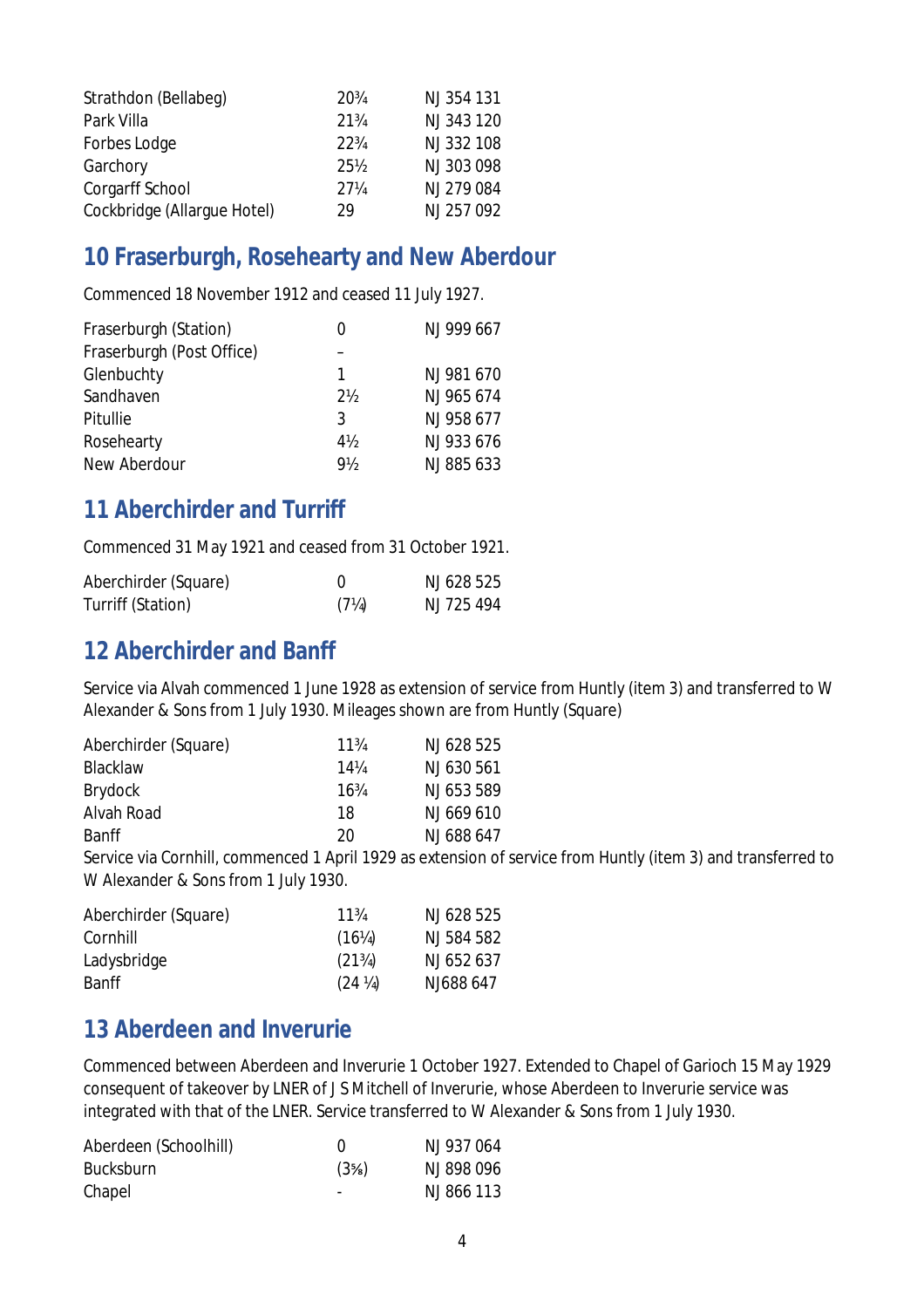| Blackburn                | $9\frac{3}{8}$     | NJ 826 126 |
|--------------------------|--------------------|------------|
| Kinellar                 | $10\%$             | NJ 812 127 |
| Kintore                  | $(12\%)$           | NJ 792 166 |
| Inverurie                | (15%)              | NJ 775 216 |
| <b>Chapel of Garioch</b> | (19 <sub>2</sub> ) | NJ 717 241 |

## **14 Aberdeen, Alford and Strathdon**

Commenced between Aberdeen and Alford 8 April 1929 when integrated with existing Alford to Strathdon service (item 5). Service transferred to W Alexander & Sons from 1 July 1930.

| 0               | NJ 937 064 |
|-----------------|------------|
| 9%              | NJ 826 126 |
| $10\%$          | NJ 812 127 |
| 15%             | NJ 733 159 |
| 27%             | NJ 576 160 |
| (29)            | NJ 575 178 |
| 29%             | NJ 561 172 |
| 34%             | NJ 494 185 |
| 35%             | NJ 475 193 |
| 37%             | NJ 458 168 |
| $39\%$          | NJ 445 144 |
| 40 <sup>%</sup> | NJ 441 138 |
| 41%             | NJ 427 142 |
| 42%             | NJ 401 150 |
| 45%             | NJ 380 118 |
| 47%             | NJ 354 131 |
|                 |            |

# **15 Elgin and Macduff**

Commenced 17 June 1929. Short workings were a feature of the Portgordon to Cullen section, with some other workings extended to Macduff. Transferred to Scottish General (Northern) Omnibus Co on 16 February 1930.

| Elgin            | 0                                 | NJ 217 628 |
|------------------|-----------------------------------|------------|
| Lhanbryde        | (3 <sub>2</sub> )                 | NJ 272 612 |
| <b>Fochabers</b> | (8 <sup>3</sup> / <sub>4</sub> )  | NJ 345 588 |
| Portgordon       | (13%)                             | NJ 394 643 |
| <b>Buckie</b>    | (16)                              | NJ 429 659 |
| Findochty        | $(18\%)$                          | NJ 464 677 |
| Portknockie      | (19 <sup>3</sup> / <sub>4</sub> ) | NJ 486 685 |
| Cullen           | (22)                              | NJ 513 671 |
| Portsoy          | $(26^{3}/)$                       | NJ 590 660 |
| Whitehills       | (32%)                             | NJ 655 655 |
| <b>Banff</b>     | (34%)                             | NJ 688 647 |
| <b>Macduff</b>   | (35%)                             | NJ 704 646 |

# **16 Aberdeen and Braemar**

Service between Aberdeen and Ballater commenced 1 July 1929, when integrated with existing service between Ballater and Braemar (item 1). The majority of services were between Aberdeen and Culter, with